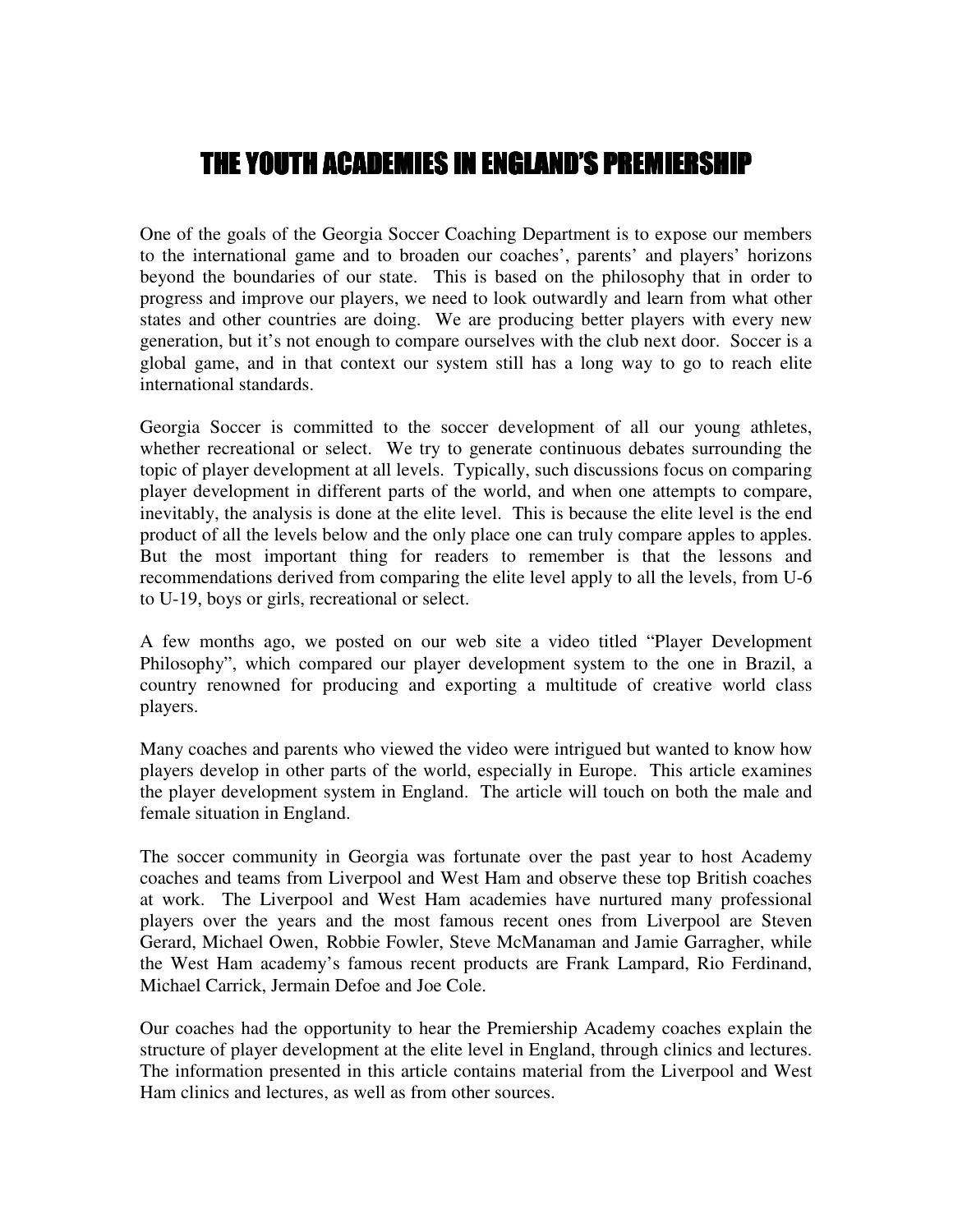# **PLAYER DEVELOPMENT IN PRE-ACADEMY TIMES**

The English Premier League was launched in 1992 and was basically a restructuring of the professional game in England to allow the top clubs to benefit financially from the increasingly lucrative television rights income.

At the same time, the English game was suffering from three serious problems: hooliganism, ground safety issues and dwindling success at the international level. The 1980's are remembered in England as the decade of stadium disasters, hooliganism, and disappointing national team performances in major competitions. A government report concluded that the stadiums at the top tier must be converted to all-seating, installed with close caption TV's to monitor hooligan elements, and modernized in many other ways to improve fan safety. Government funding from lotteries plus the new television money, which was going to be massive, were earmarked to help pay for all these new requirements

Meanwhile, The FA, the governing body for soccer in England, realized that the professional clubs must do a better job of developing players to stop the slide of the national team into mediocrity. In the 1990's, The FA went ahead and created a new blueprint for player development which mandated that every Premiership club must have a Youth Academy with specific requirements for staff qualifications and licensing, facilities, training, games, player ages, and supporting educational opportunities for the players. Hence, the birth of the modern Academies occurred in the late 1990's.

The situation for women's soccer wasn't very healthy in those days. Up until the 1990's, women's soccer did not get much funding or priority in England, as in most of the world. Only in the USA was women's and girls' soccer taken seriously, due to Title IX implementation. Girl's soccer in England finally got a boost in the 1990's. The FA felt obliged for moral and political reasons to support women's soccer and started to promote girls' leagues and player development schemes. Many of the professional men's clubs started to support a women's team and some funded the teams within a semi-professional scope. Fulham FC even fielded a fully professional women's team for a few years. But the lack of revenue from TV or attendance in the female game kept the top level of the women's game in a semi-pro or amateur status. Nevertheless, women soccer in England is slowly progressing and most Premier League clubs run girls' academies in addition to the boys. More on that later.

If the youth academies were only started in the late 1990's, what was the player development structure before that?

Prior to the academies, the professional clubs were only allowed to sign players starting at the age of 15. Players younger than 15 could train at Centers of Excellence run by the professional clubs, but the clubs could not really 'own' them. The players were free to train at as many centers as they wished, since they didn't belong to any one club.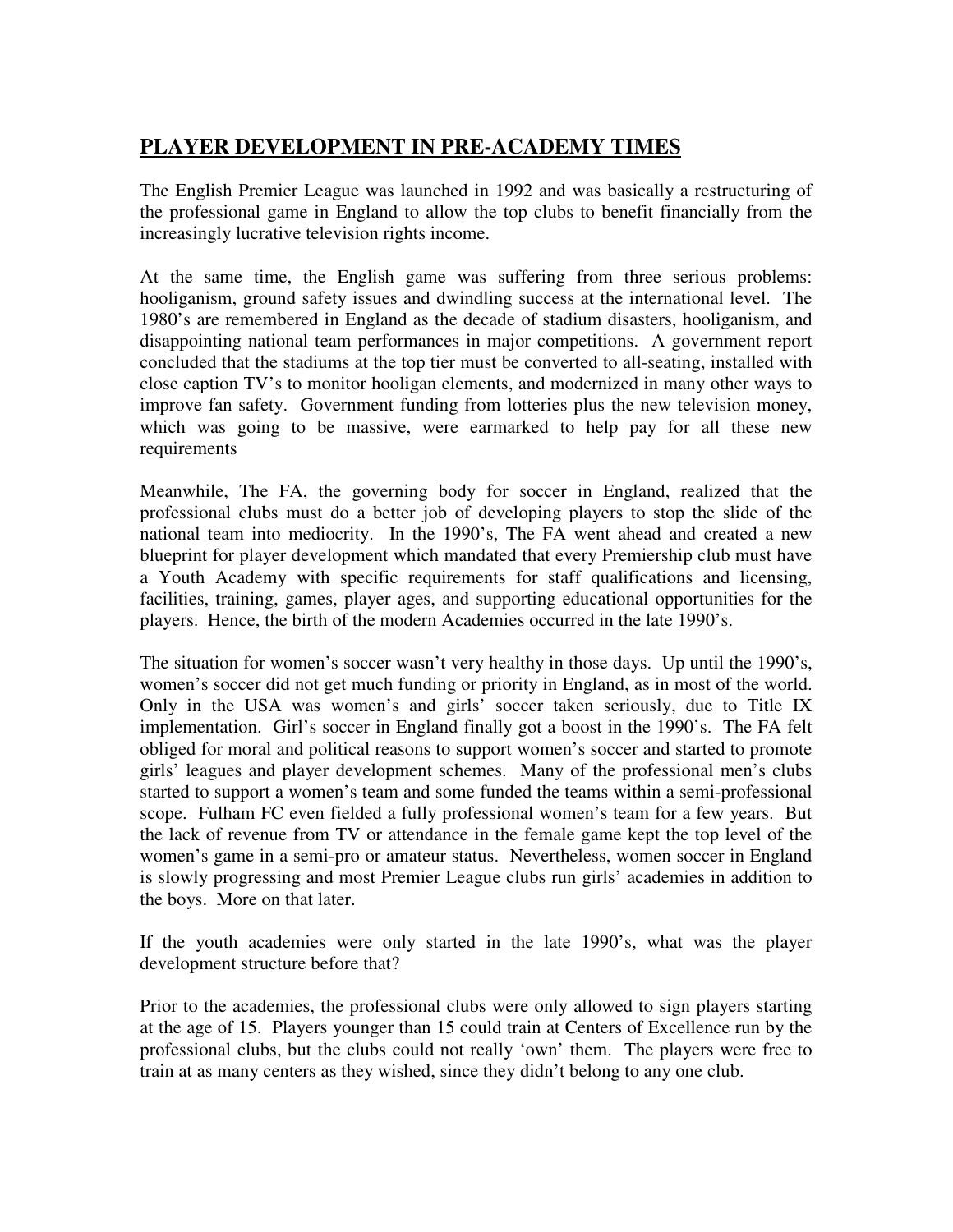Since the Centers of Excellence were just for training, the actual youth leagues were organized, managed, and coached by volunteers, just like in the USA. There were city leagues, district leagues, and various knock-out cup competitions and tournaments, just like in America. School soccer was also huge in scope and profile, and was well organized. Volunteer teachers coached the school teams in regional and national competition and, in fact, the U-15 National Team was selected from school teams.

In pre-academy days, a typical youth player played for his local youth team, coached by a volunteer parent coach, and would also play for his school team. The best players would also be invited to train at the Centers of Excellence. Once players reached 15, the very best would be signed by the professional clubs, which is where the serious training started, under professional youth coaches.

This meant that the important formative years of development between the ages of 6-14 were in the hands of volunteers and school teachers. This environment resembled very much the youth soccer environment here in America, and spawned the same problems we encounter here today, namely: too many games; emphasis on competition, teamwork and winning trophies at a young age; size, fitness and work rate valued over skill development; kick and run soccer; coaches fighting over the best players; schools and various youth leagues competing for the players' time; and a general lack of a systematic, progressive, centrally directed player development plan. Sounds familiar?

The professional clubs lamented the lack of skill of the players entering their youth teams but were not willing to invest time and money on younger players if they weren't allowed to own them until 15. It must be said that the system did produce many players for the professional teams and the English league was always competitive and exciting to watch and English clubs did well in European competition. But the player development system with its volunteer driven culture was over-structured, over-coached, and did not encourage individualism or creativity. The system did not have any room for the truly gifted individualist to emerge. English soccer simply was not set up to produce magicians the like of Ronaldinho, Zidane, Totti, Henry, Kaka or Berkamp and the national team suffered as a result. Of course, success is a relative term. For England, elimination at the quarter final stage of a World Cup is considered a failure, since England expects to win every tournament they enter. For the USA, getting to the quarter finals stage is considered a huge success.

The English governing body has finally acknowledged this problem and that's why the academy concept was born in the 1990's. Starting in the late 1990's, the professional clubs were allowed to sign players as young as 8 into their academies. But to qualify as an Academy, clubs had to follow a set of criteria. The FA set out the Academy criteria and mandated that every Premier League club must abide by these criteria.

It's too early to gauge the success of the Premiership Academies, since they have been in existence less than a decade. Most of the current generation of players in the English leagues grew up in the old system of volunteer coaches and School soccer. Beckham played his youth soccer for a team coached by his own dad. The bulk of the English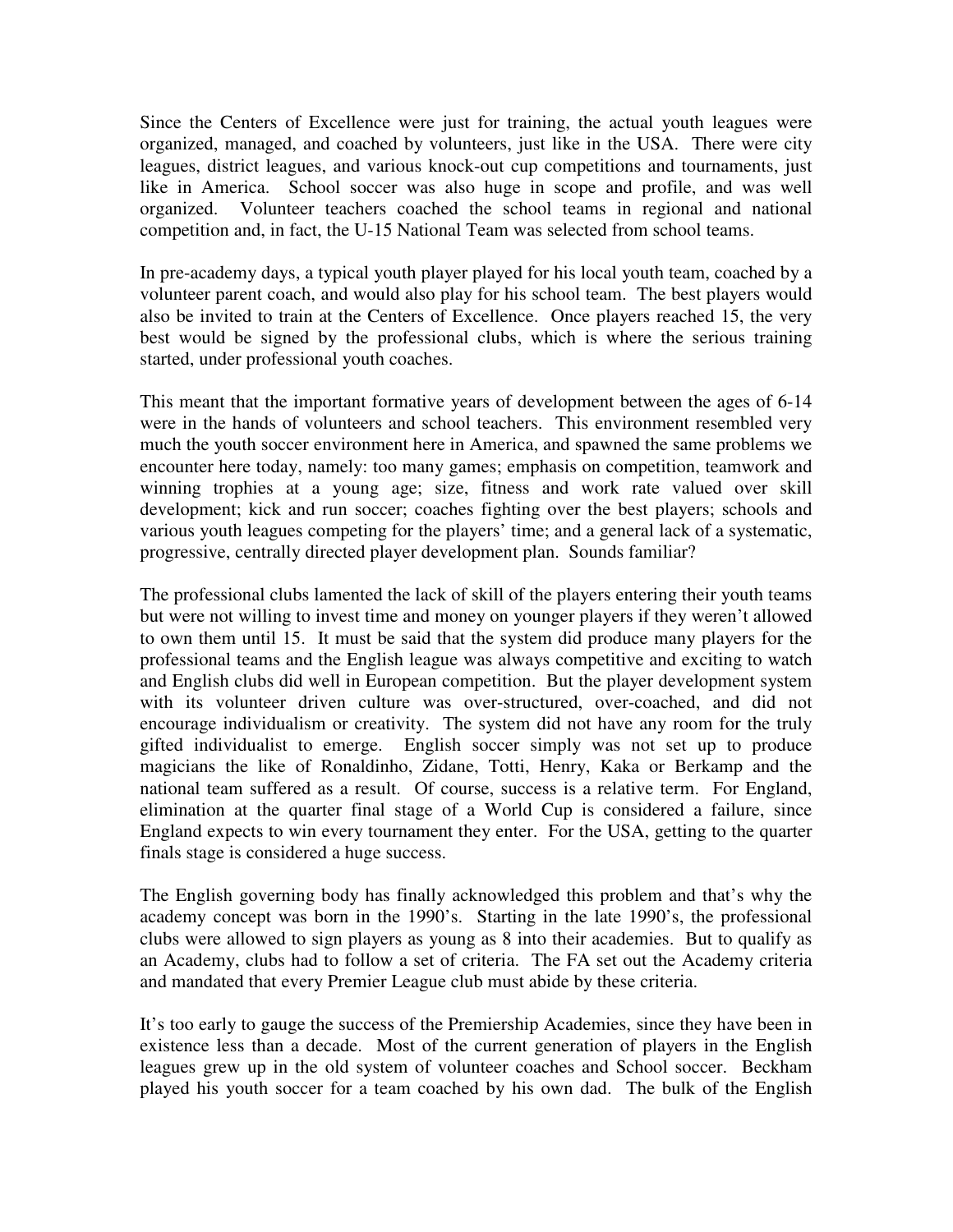National Team that played in the 2006 World Cup grew up in the old system. It will take another 5-10 years before we can evaluate their academy system. But judging from the performance of the Liverpool U-18 team that came to Atlanta in the past two years and from the emergence of young players like Wayne Rooney, it looks like the academies are producing more creative players who are technically more versatile.

The game in England has also been greatly influenced by foreign coaches and players over the past 10-15 years and the impact has trickled all the way down to the youth academies.

## **THE ENGLISH ACADEMY SYSTEM**

### **The Boys Academies**

#### **Structure**

Every Premier League club must have an Academy operating according to strict guidelines. The objective of the guidelines is to ensure that players do not just possess high technical level, but are also schooled in proper self care, nutrition, character, and social skills. The goal is to produce intelligent, skillful players who behave as professionals, can take care of themselves outside the soccer field and who can seamlessly adjust to normal productive life after retiring from playing.

The academies are fully funded by the pro clubs. The players do not pay a cent. West Ham, for example, spends \$3 Million per year on the academy operations, maintenance, players and staff. The pay back is theoretically in the form of players developed for the first team or players sold to other clubs. Since the cost of an average Premiership player is currently around \$3M to \$5M, all it takes to keep the academy financially viable is produce one quality player per year or one exceptional player every couple of years.

The academies start at U-9 and teams are formed in one year increments all the way through U-16 and then into a two year group of U-17/U-18 players. The soccer year is from September to August, to coincide with the school year. Clubs can sign up to 30 players in each age group, but most sign 12-16 players per group. Players are signed for one year at a time until U-12, making it a one year commitment from both sides. At the end of each year, the club decides which players to retain and who to release. Players are free to leave the club at the end of the year, even if the club wants to keep them, but if they go to another club, the new club must pay the old club a transfer fee to compensate for the time and effort invested into the player. If the two clubs cannot agree on a fee, the transfer fee is determined by a tribunal.

At the U-13 age group, clubs can sign players for either a two year period or a four year period. This longer term commitment is good for the players, but in turn, protects the club from losing the player for the next four years. At U-15, again the clubs sign players for a two year period unless they are already on a four-year deal. At U-17, the players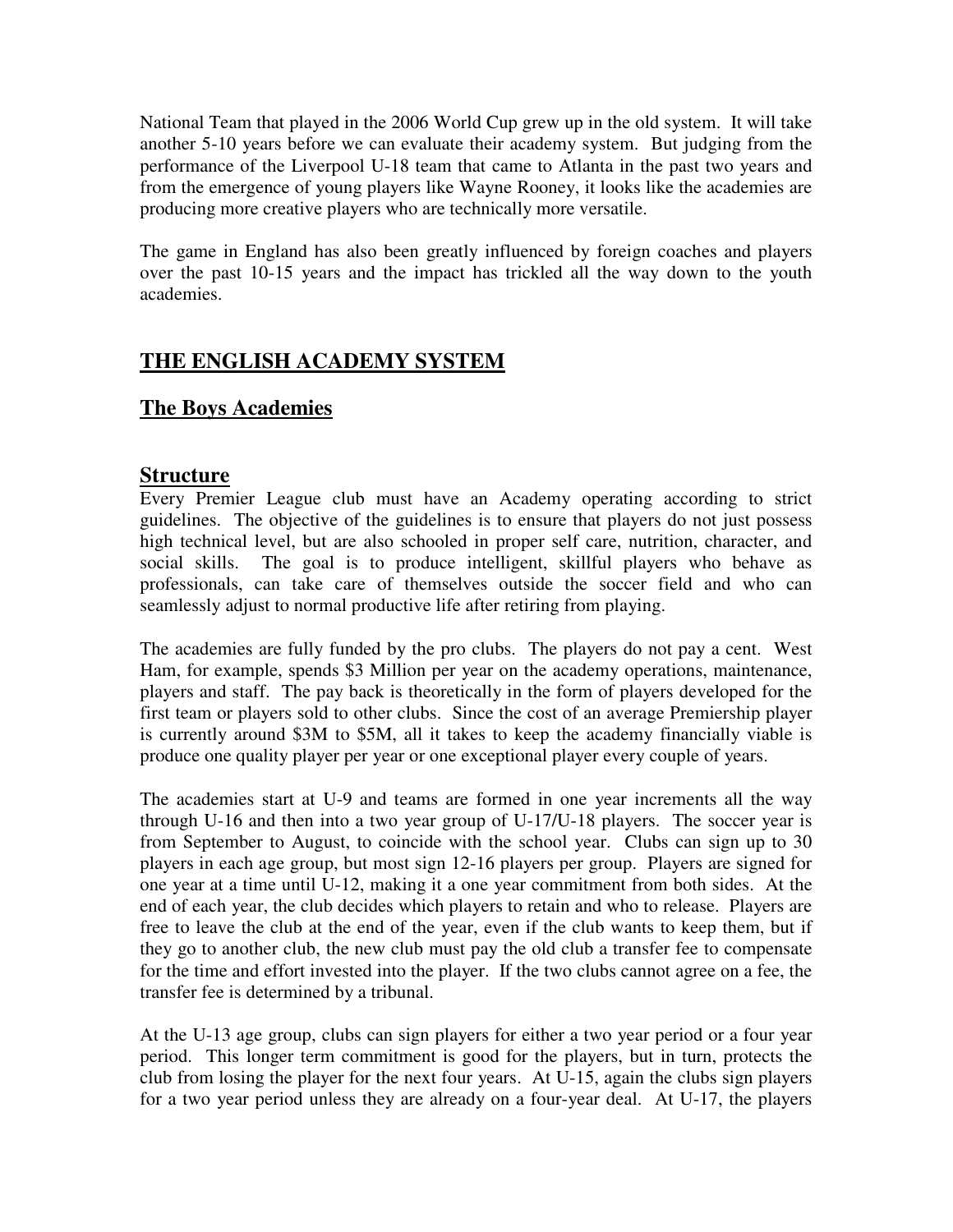who are good enough leave school to sign on a two year apprenticeship, where they start earning a living as full-time professionals. After the two year apprenticeship, at U-19, players are either signed on a normal professional contract or released.

The U-9 through U-12 age groups train 3 times per week and play one game per week, on the weekend. The training frequency increases gradually after that and by U-17, the players train twice a day Monday to Friday and play once on the weekend. Of the ten sessions for the apprentice professional players (U-17/U-18), three of them are required to be educational sessions to prepare them for a career outside of soccer should they not make the grade as professional players.

### **Scouting**

All clubs have a wide and sophisticated scouting network. The scouting is arguably the most crucial component of the youth academy since it tracks down and identifies the best players outside the club who are the candidates for replacing the released players each year. Until U-12, the academy rules restrict clubs to signing players who live within a one hour commute from the training site. After that, the geographical limit is expanded to 90 minute commute and from U-16 onwards, clubs have no geographical limits for getting players. These commuting limits are obviously designed to force clubs to concentrate on developing their own local players and to prevent young players from spending excessive time traveling to sessions and games.

The most important stage for scouting is at the pre-academy ages, U-6, U-7, and U-8. For these young ages, most clubs create satellite centers and invite players to train, so they can evaluate them and sell the club to the most promising players and their parents. Since clubs are not allowed to sign them before U-9, the best 6-8 year olds can train every night at a different club and test the waters until decision time arrives at U-9. The pro clubs fight over the best players just like here, but once a player signs for a club he can only transfer for a fee. This way, the clubs' investment is protected while players retain their right to move at the end of the year.

### **The English Academy Philosophy**

The success of an academy program is measured by the number of players they produce for the first team. This is definitely a long term perspective, in stark contrast to how success is measured here by our youth clubs. In England, academy teams don't have to win games, just produce players. The focus is on developing top players by the time they turn twenty, whereas here, the focus is much shorter term since youth coaches are on a race to develop winning teams to win State Cup at U-13.

In England, game results at the academy games are not important. In fact, academy games in England are all friendly games, just like our U-10/U-12 'Academy' games, except that in England the games are friendly all the way to U-16. The Premiership academy teams play only against other Premier Team's academies, so there are no promotion-relegations to worry about. There are no standings and no championships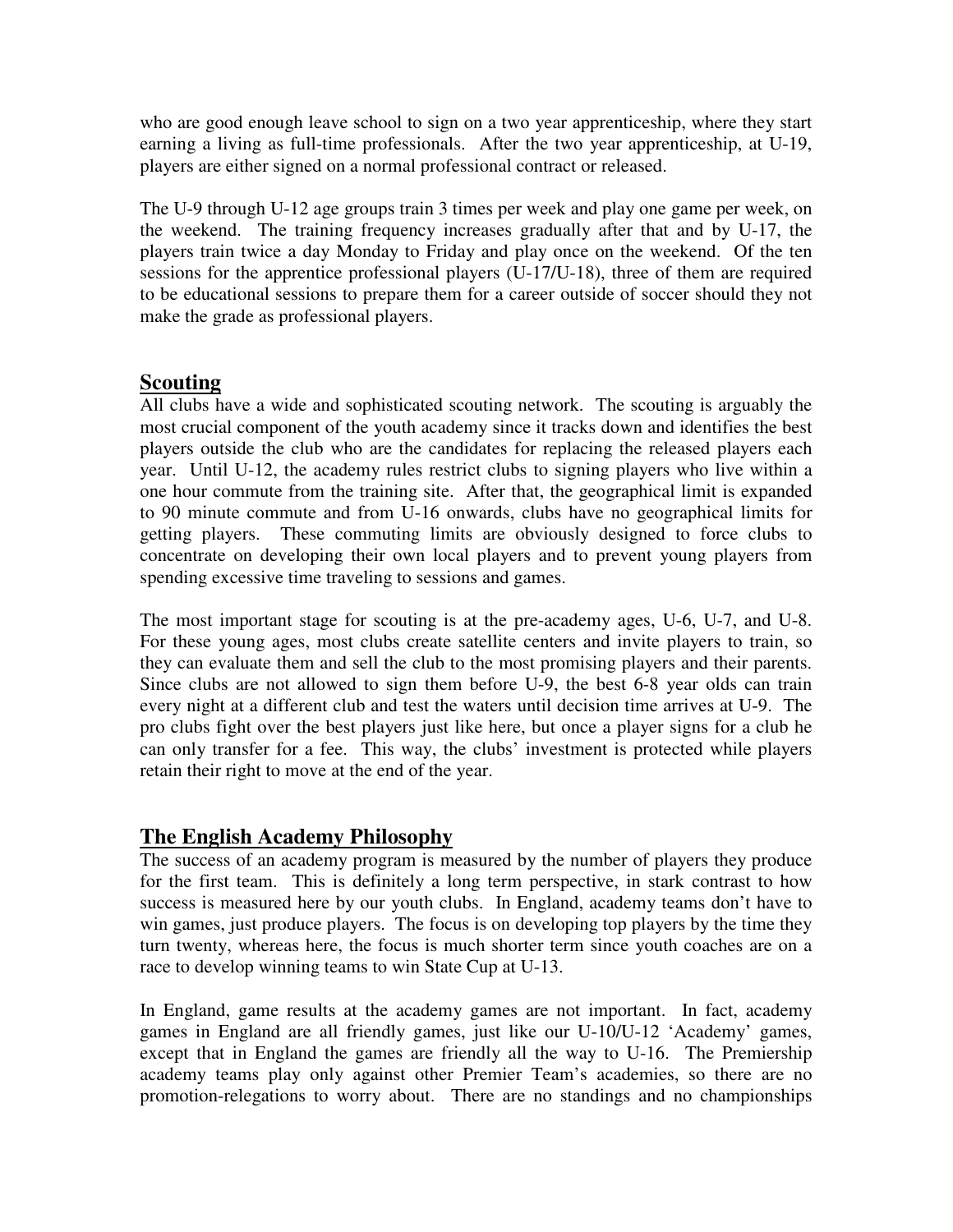until the U-17/U-18 bracket. Since promotion-relegation is based on the results of the professional team, the youth team's destiny is out of their control and they can just focus on development and let the professional players worry about results.

Academy teams play 8v8 from U-9 to U-11 and play 11v11 from U-12 onwards. The games are split into either four quarters or three thirds, to allow the coaches to bring the players in for instruction or adjustments. The philosophy of many of the academy coaches is to let the players make their own decisions in the game, and use the intervals for any instruction. They especially refrain from coaching the player on the ball and limit coaching from the sidelines for off-the-ball positioning or team shape and even that is done sparingly.

The training is repetition based to develop technique, but using activities that replicate game conditions. The goal is to breed good habits by taking care of the little details via repetitions and corrections. The corrections must be positive with coaches careful not to embarrass the players in front of their teammates.

By the time players reach 14, they should be technically proficient, so that tactical training can be accomplished. But work on technique is never neglected, even at the first team level.

Academy players are not allowed to play more than 30 games per year. This cap on games was implemented to prevent player burn-out, which was a real problem in England prior to the academy system, and is a huge problem in our youth game. Once a player signs for an academy, his playing time is monitored and recorded to make sure he gets sufficient playing time without exceeding the maximum number of games. Academy players are not allowed to play for another youth team and most academies do not allow their players to play even for the school team. The player's annual schedule is closely supervised to maintain the optimum balance between development and recovery.

Furthermore, when a player signs up with an Academy, he is guaranteed to play at least 24 games per year. This mandatory playing time is applicable to all the academy teams at all the academy ages. It's quite a paradox when profit driven, multi-million dollar clubs operating in the cut-throat business of the professional game treat their youth players with such sensitivity while some of our own youth coaches fail to do the same, even though most of our youth clubs are supposed to be community based, non-profit, volunteer run organizations.

According to Steve Heighway, the Liverpool Academy Director, anytime a player is released, his club helps him find another team at a lower level of the pro game. Parents get a progress report twice a year from the coaching staff, and the player's school gets a copy of the report as well. The coaching staff works with the schools to monitor the players' academic progress. The academies are very much in tune with the needs and welfare of young players and do their best to look after them. All academies must employ not just fully qualified coaches, but also medical staff and educational and welfare officers who look after the off-the-field needs and education of the players.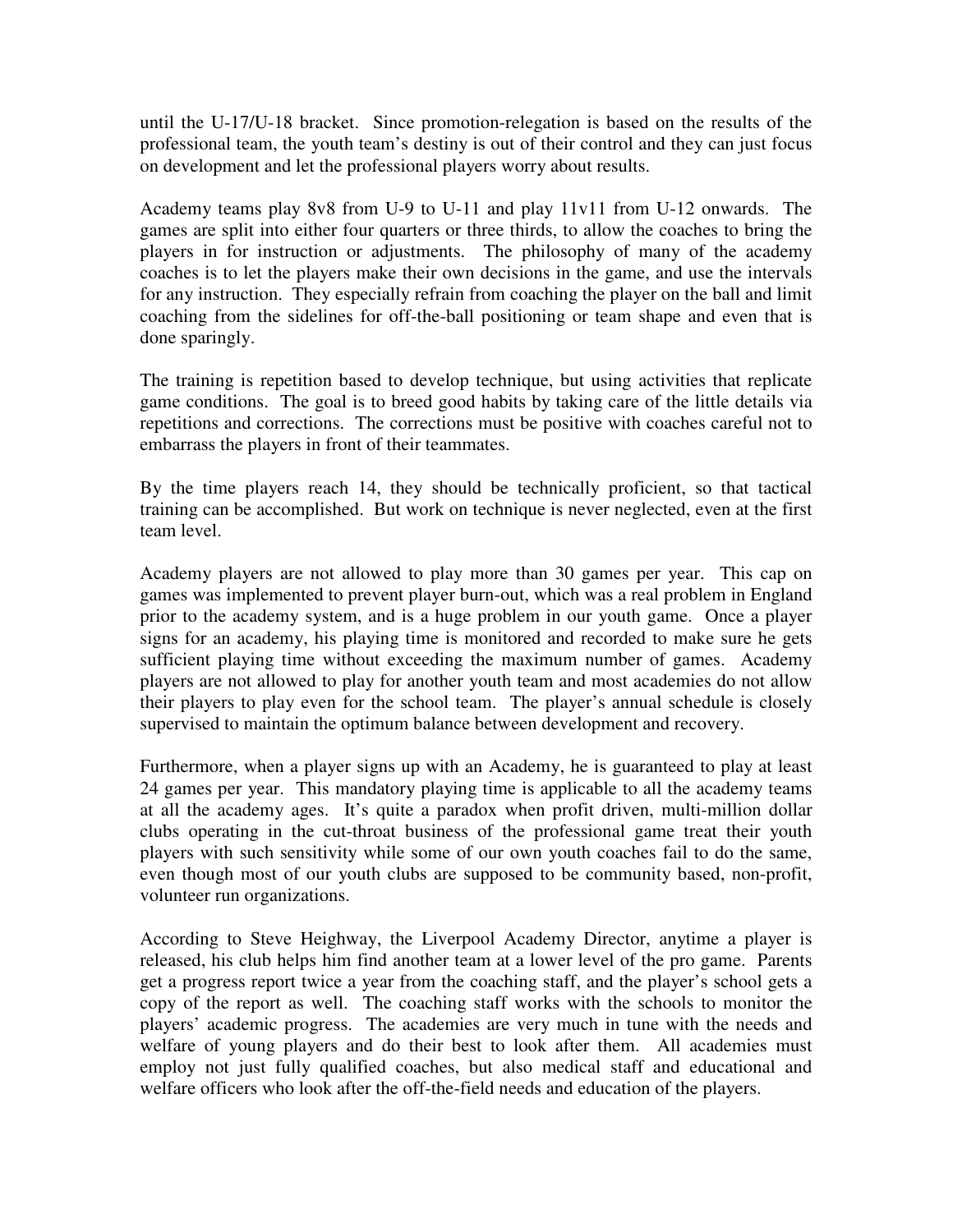Parents are kept informed via progress reports and periodic communications, but they are not allowed to get involved in the same way parents are involved in the USA. In England's academies, parents are prohibited from coaching from the sidelines and are generally kept at bay. During training, parents are not allowed near the fields and are usually confined to the club lounge or behind field barriers, where they can watch the session from afar, or relax and socialize. Some academies, such as the West Ham academy, ask parents to sign a Code of Conduct that outlines the dos and don'ts.

Steve Heighway emphasized in his presentations that the academy coaching staff goes to great pains educating the parents on the relatively low rate of academy graduates who actually become professional players. Steve stresses how competitive it is, and that parents have to prepare their son emotionally and practically for the possibility of getting released by the club. According to Steve Heighway, one of the toughest parts of the job is managing parent's expectations and releasing players and shattering their dreams. The players in Liverpool's academy are all technically strong, so the ones who do make it are those with the right mental strength and character that can deal with the stresses and the ups and downs.

In his presentation, Tony Carr, the West Ham Academy Director, outlined his academies' philosophy on player development as follows:

- Open attacking style predominantly 1 & 2 touch movement.
- Player led philosophy.
- Let the players express themselves and let them make the decisions.
- Enjoyable learning environment. Serious but fun.
- Repetition based program.
- Technique based training, breeding good habits.
- Development of the player, not the team. The end product is what matters, not results.

Tony Carr emphasized that the goal is to develop players rather than teams. Game results are not important. West Ham do not emphasize conditioning/strength until U-15 but hire an expert to work on balance, left-right stability and coordination with the younger players.

#### **The Girls Academies**

Most of the Premier League clubs run academies for girls that serve as the feeder system into their women's team, but the girls academies are not as developed or well funded as the boys. In most cases, the girls have to pay for their own kit, facilities and travel. Arsenal is one of the few clubs that funds a residential academy for girls.

It all starts at the school levels. The girls' academy coaching staff conducts free clinics at local schools in order to promote women's soccer and identify the most promising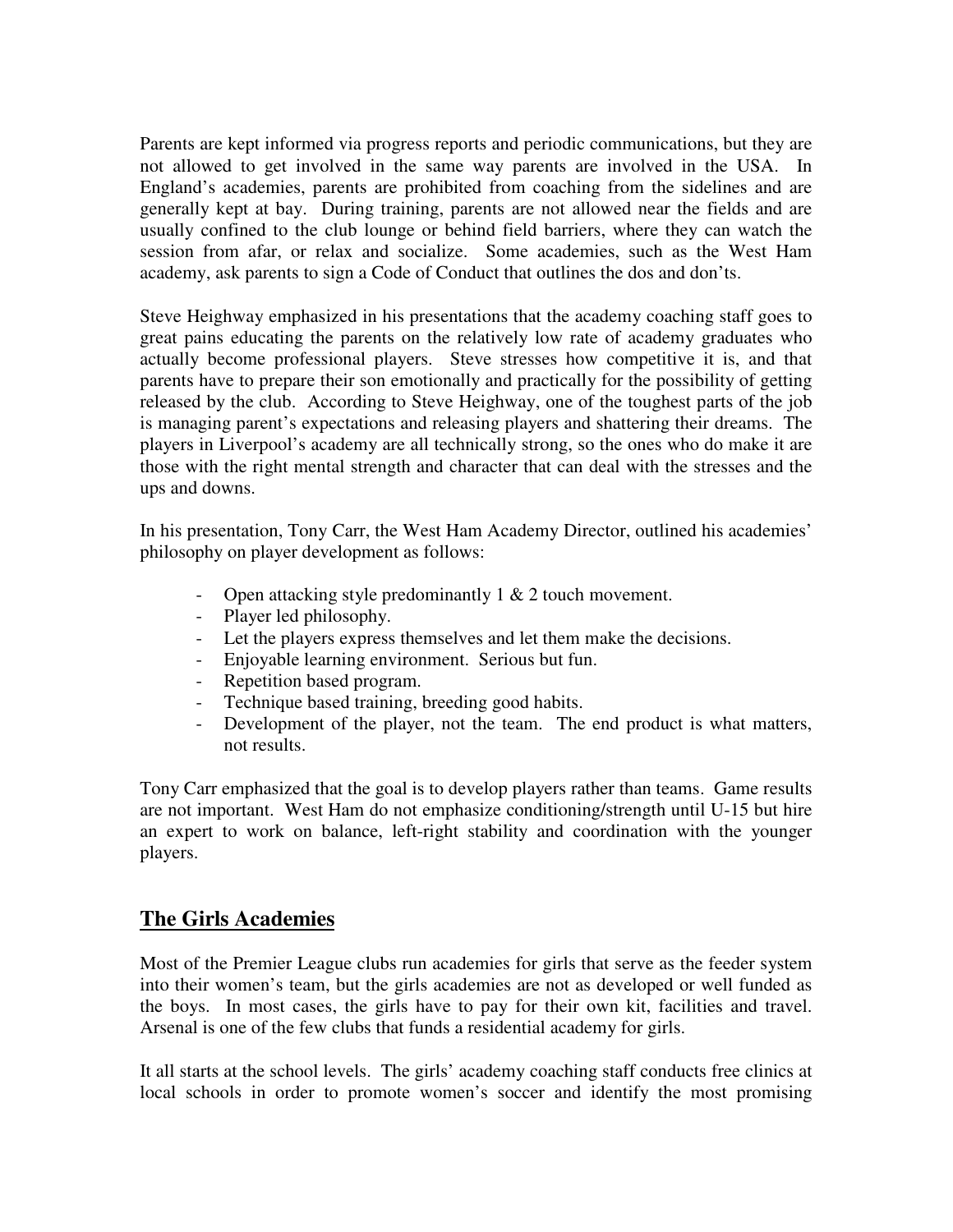players. These clinics are for girls between the ages 6 to 16. The best talent is then invited to train in Development Centers. These centers do not play organized league games and only train. From there, the very best players are invited to join the club's Center of Excellence at the U-10, U-12, U-14 and U-16 age groups. These teams play friendly games against other club's where no standings are kept.

Players are signed for one year intervals until U-16. At that point, the best players are signed into the U-18 Academy team and can progress from there into the reserve team and finally to the senior women's first team.

Since women's soccer in England is not professional, many of the top English players aspire to come to the USA and play college soccer. Many American college coaches travel frequently to European countries such as England to scout for talent and focus mainly on the European national team level players. Overall, the level of the women's game in the USA is superior to that found in England, but the gap is slowly closing.

# **WHAT LESSONS CAN WE LEARN FROM ENGLAND**

The English player development system has undergone drastic changes in the last decade. The irony is that, while The FA has been for many decades a recognized world leader in coaching education and has exported its soccer educational curriculum all over the globe, its player development was steadily falling behind the leading soccer nations such as Holland, France, Italy, Brazil and Argentina. Cultural and historical traditions and a somewhat insular approach had to be overcome in England in order to embrace the methods of some of these leading soccer nations. But now, the 'Europeanization' process in England is in full swing.

So, the first lesson we can learn from England is that we must also adopt an open mind and learn from everyone and not fall into an insular mind set of 'this is America and we do things differently here'. We might be in America, but in soccer, we are competing with the rest of the world and can ignore it at our own peril. Our current youth soccer environment has very similar problems to those that existed in England prior to the academy system and we need to address them just as they had to address them.

Those of us who had the privilege to watch the Liverpool U-18 teams train and play against our ODP team would agree that technically, we are still behind the top youth players from abroad. Our players are still prone to giving the ball way needlessly due to poor control or misplaced passing and the lesson is clearly that our coaches need to spend more time on developing technique in the formative ages of 6-14. When the game is faster, our players' technique breaks down too easily.

The other lessons we can learn from England is in the area of child welfare and risk management. The Premiership academies' commitment to a sensitive treatment of the players is impressive. Even though it's a business, they are clearly committed to a childcentered approach that puts the best interest of the individual player first. They are